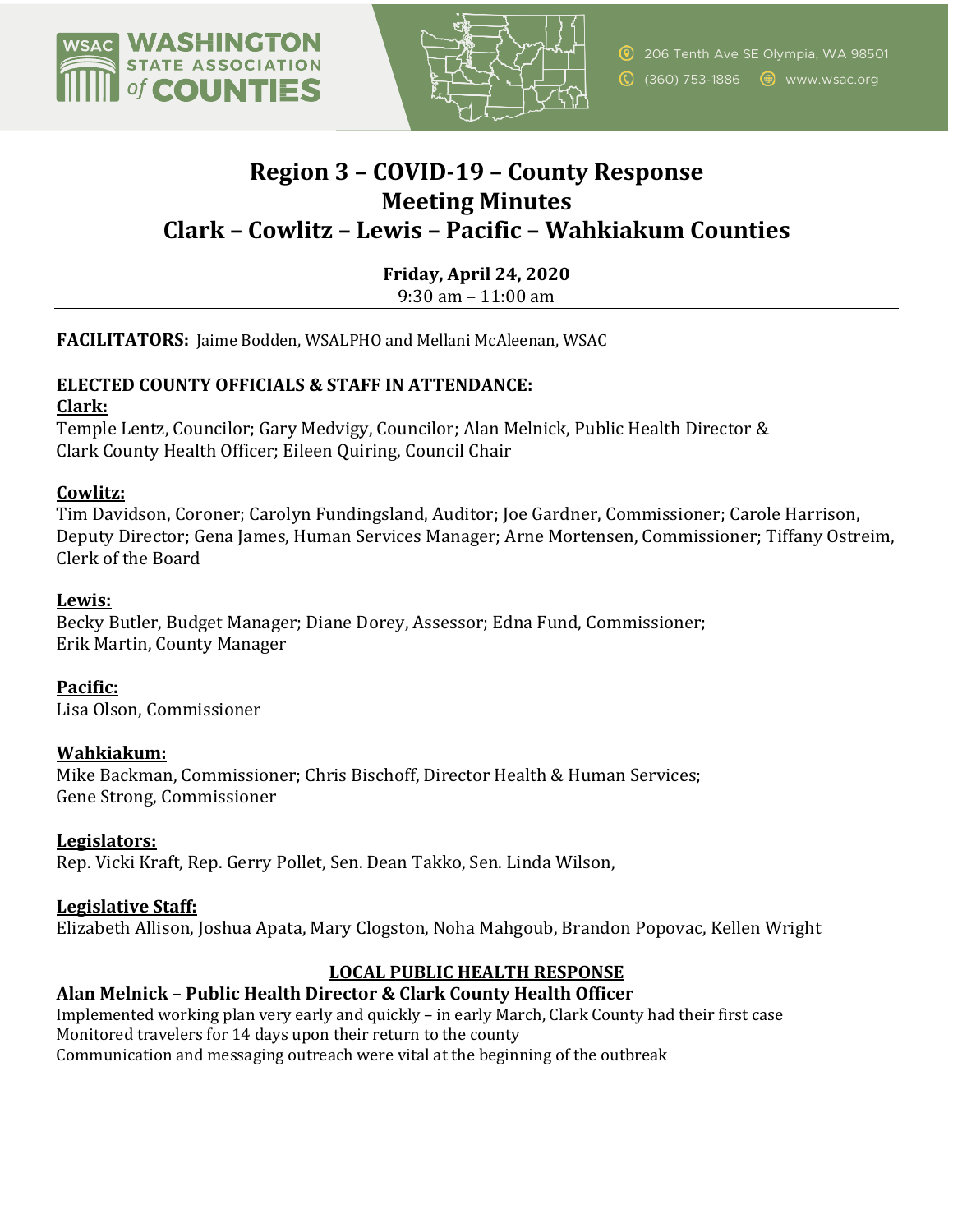# **CHALLENGES AND LOOKING AHEAD**

- Increased testing will need to be performed
- Funding will be a challenge for PPE and testing supplies, as well as funding for staff to conduct the testing
- Long term care facilities and the homeless population will be a priority
- Local jurisdictions will need additional resources to meet the needs for the state, which will most likely happen in most of the communities
- How do counties pay for such expenses?

## **IMPACT ON COUNTY FUNCTIONS**

#### **Clark:**

#### Meetings are held by WEBEX

Projecting \$5 million shortfall, could possibly be more like \$20 million

Lack of construction will also cause revenue shortfall

One tenth of one percent for mental health – with the pandemic, they are seeing increased mental health cases Lack of sales tax will have serious impact on revenues – (large purchases are mostly done in Oregon)

## **Cowlitz:**

Human resource policy on "employee leave" has been challenging

Challenges have been felt in setting up staff to work from home

All election offices are receiving CARE funding, but with several restrictions for the fall elections

County drop box is currently being used for voter registrations, as well as appointments

Hunting and fishing are a "hot button" for the community, as recreation activities has been prohibited

#### **Lewis:**

Broadband services have been a problem and struggle for students and doctor's helping with telemedicine Great outreach to the vulnerable population for the county

Increased mental health issues are at the forefront

"Lewis County Together" has been a great success in helping to guide the community in resources that are available

A financial impact team has been organized for guidance on what the impact will be for Lewis County With construction stoppage, a significant financial impact will be felt throughout the county

## **Pacific:**

The county's tourist industry has taken a direct hit Loss of revenues and sales tax funding will have a long-term effect on the county

## **Wahkiakum:**

Lack of broadband services has been stressful for department heads and employees working remotely Ferry operations has been significantly reduced

All inspections are currently on hold

Lack of space in the courthouse for upcoming cases for social distancing will be challenging Meat processing at the packaging plants is a serious issue for the farmers, as there are no buyers